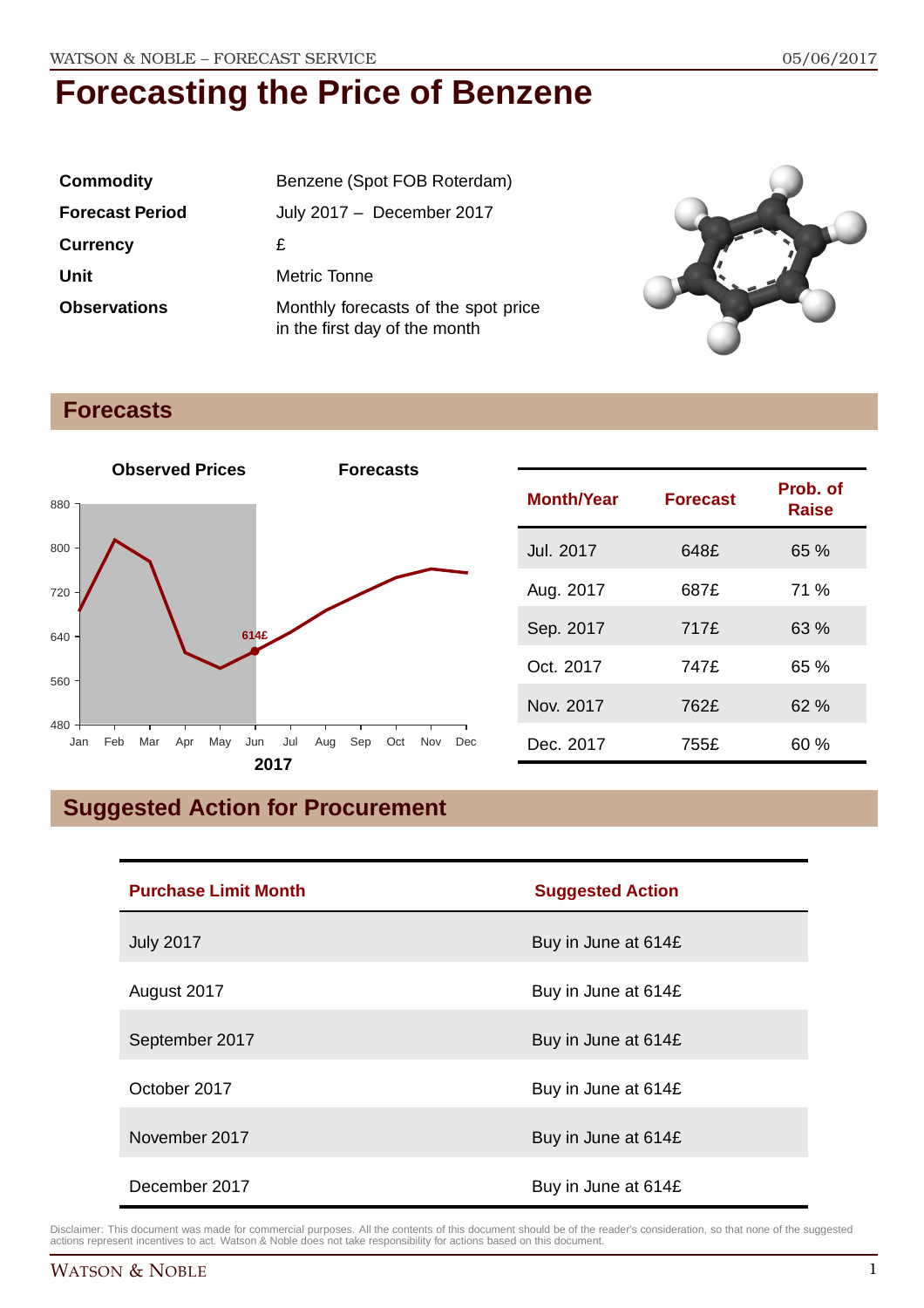### **Impact Analysis: One Month Forecast**



Our algorithm forecasts a higher price of Benzene in one month: it is expectable that the price increases 5.48% from 614£ to 648£ until the beginning of July.

## **Indices of Factors**



#### **Interpretation**

- **Decrease of Supply**: Positive pressure of the Supply index
- **Increase of Demand**: Positive pressure of the Demand index
- **Considerably positive pressure of the index of Benzene**
- Negative pressure of the index of variables representing the market upstream
- Positive pressure of the index of variables representing the market downstream
- Slightly positive pressure of the financial index
- Negative pressure of other commodities and other factors
- Focus on Mexico, Japan, and US

#### **Impact per Country**

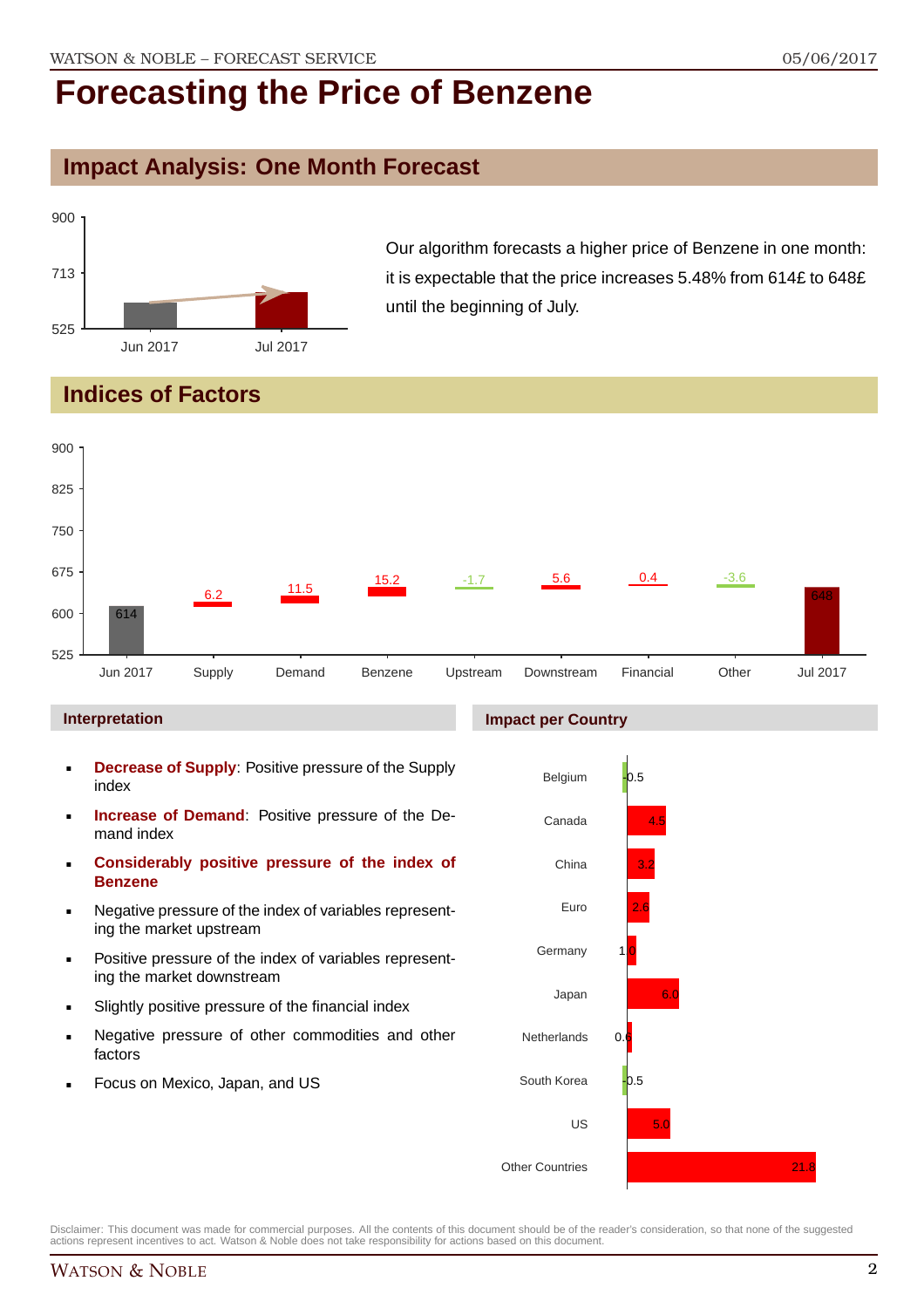### **Impact Analysis: Two Months Forecast**



Our algorithm forecasts a higher price of Benzene in two months: it is expectable that the price increases 11.87% from 614£ to 687£ until the beginning of August.

## **Indices of Factors**



#### **Interpretation**

- **Decrease of Supply**: Positive pressure of the Supply index
- **Increase of Demand**: Positive pressure of the Demand index
- **Considerably positive pressure of the index of Benzene**
- Positive pressure of the index of variables representing the market upstream
- Positive pressure of the index of variables representing the market downstream
- Positive pressure of the financial index
- Negative pressure of other commodities and other factors
- Focus on Mexico, Singapore, and Canada

## **Impact per Country**

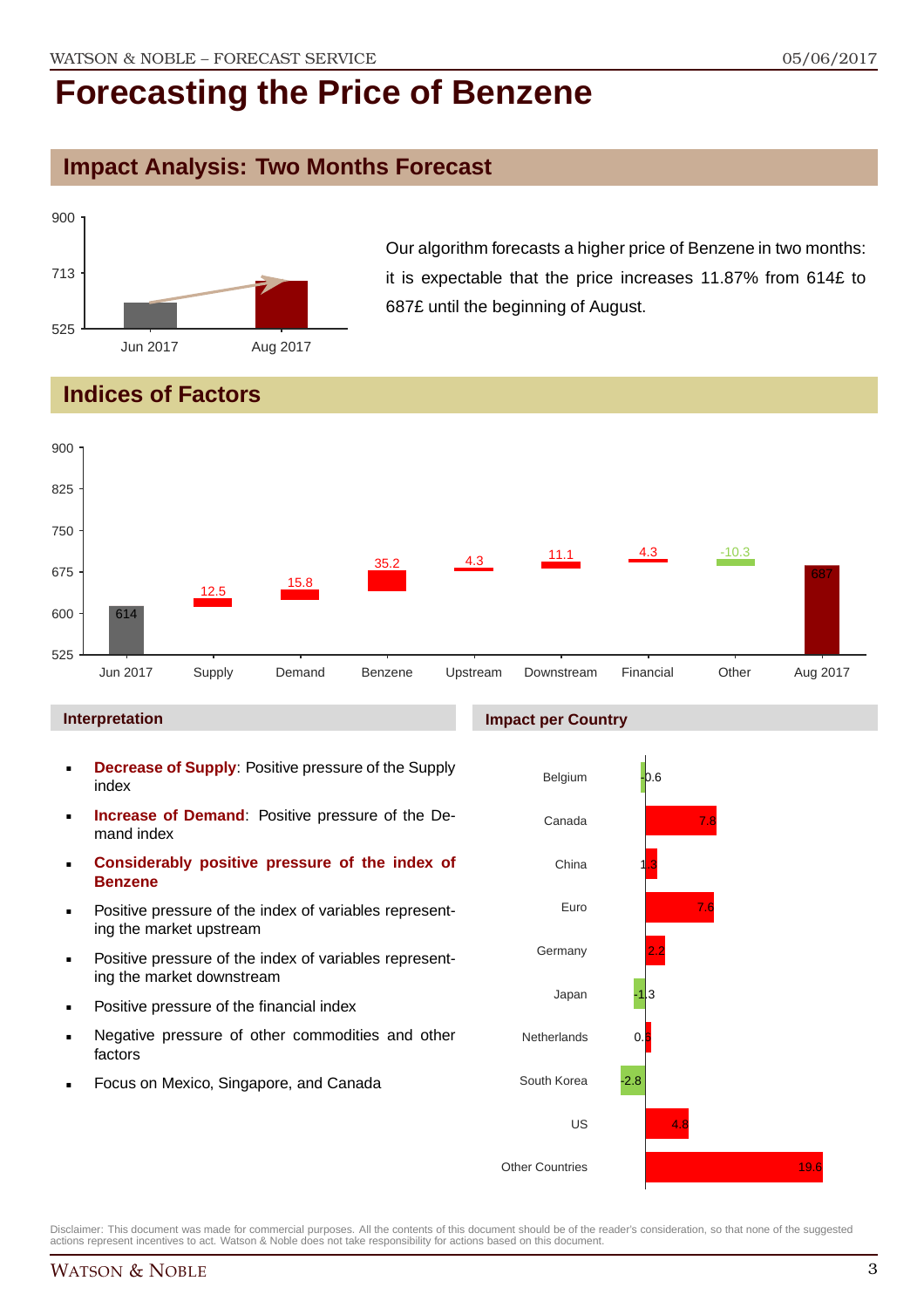## **Impact Analysis: Three Months Forecast**



Our algorithm forecasts a higher price of Benzene in three months: it is expectable that the price increases 16.83% from 614£ to 717£ until the beginning of September.

## **Indices of Factors**



#### **Interpretation**

- **Decrease of Supply**: Positive pressure of the Supply index
- **Increase of Demand**: Positive pressure of the Demand index
- **Considerably positive pressure of the index of Benzene**
- Slightly positive pressure of the index of variables representing the market upstream
- Positive pressure of the index of variables representing the market downstream
- Positive pressure of the financial index
- Negative pressure of other commodities and other factors
- Focus on Canada, Australia, and UK

#### **Impact per Country**

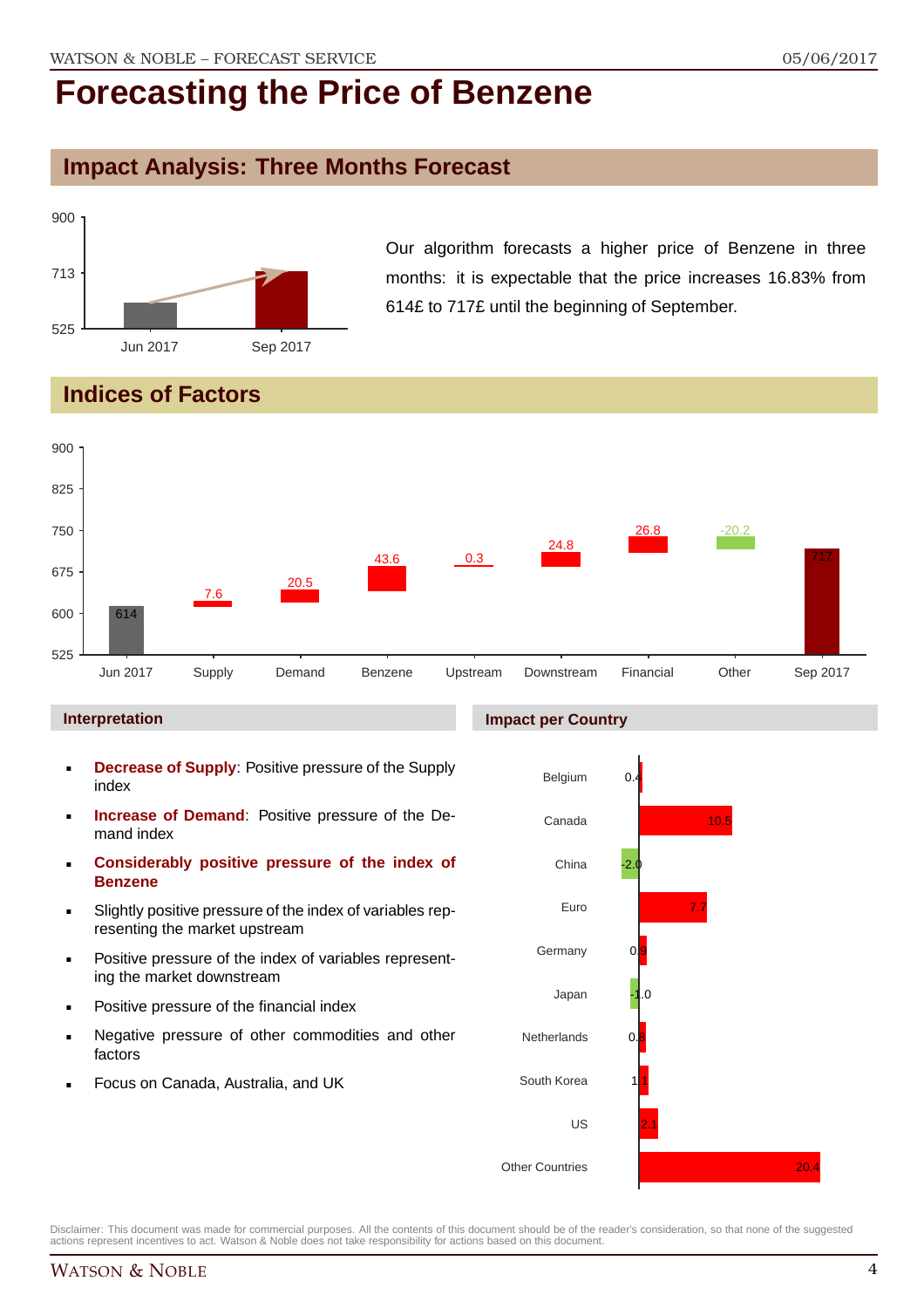### **Impact Analysis: Four Months Forecast**



Our algorithm forecasts a higher price of Benzene in four months: it is expectable that the price increases 21.58% from 614£ to 747£ until the beginning of October.

## **Indices of Factors**



#### **Interpretation**

- Slight decrease of Supply: Positive pressure of the Supply index
- **Increase of Demand**: Positive pressure of the Demand index
- **Considerably positive pressure of the index of Benzene**
- Positive pressure of the index of variables representing the market upstream
- Positive pressure of the index of variables representing the market downstream
- **Considerably positive pressure of the financial index**
- **Considerably negative pressure of other commodities and other factors**
- Focus on Canada, Australia, and China



Disclaimer: This document was made for commercial purposes. All the contents of this document should be of the reader's consideration, so that none of the suggested actions represent incentives to act. Watson & Noble does not take responsibility for actions based on this document.

## WATSON & NOBLE 5

#### **Impact per Country**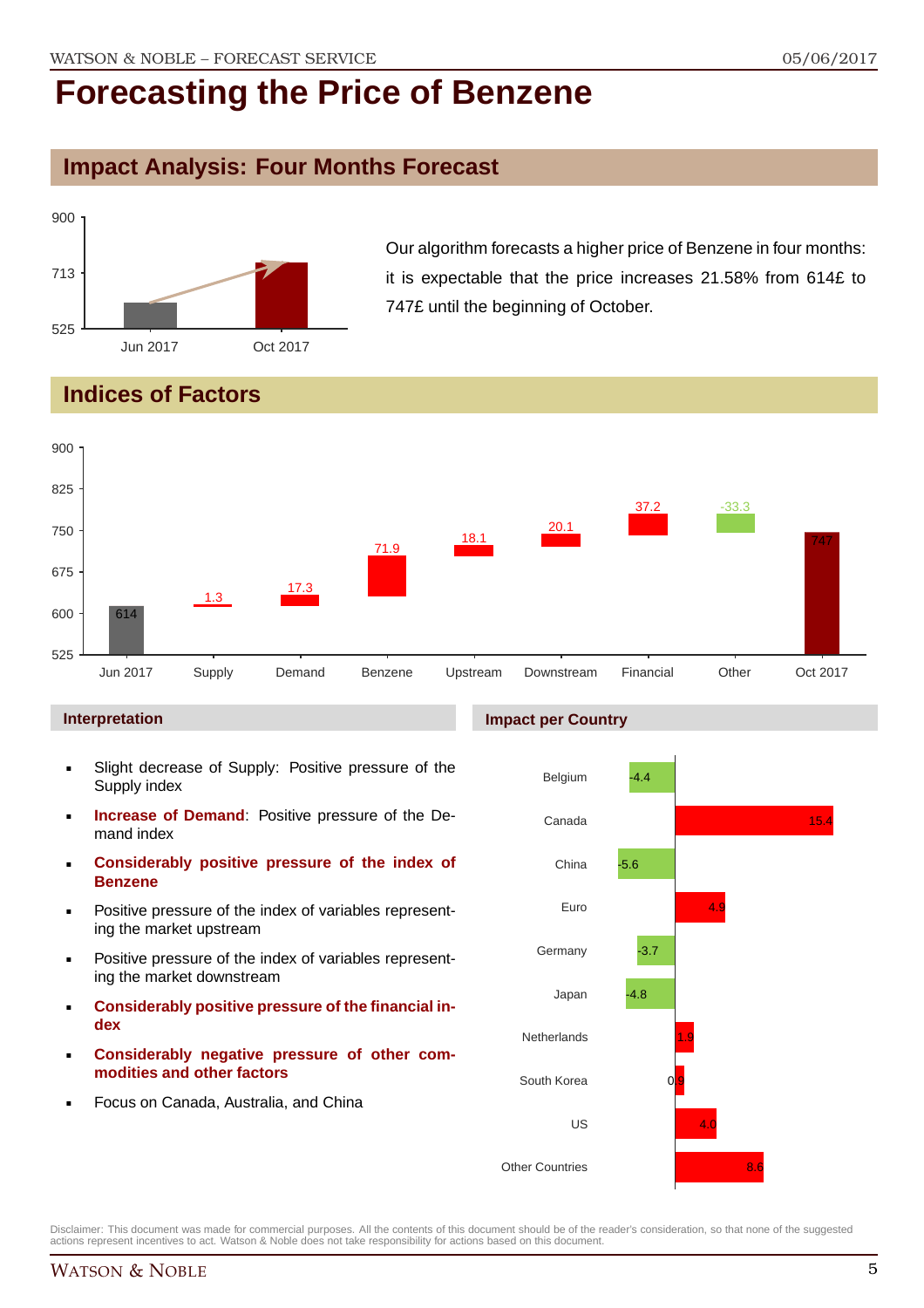## **Impact Analysis: Five Months Forecast**



Our algorithm forecasts a higher price of Benzene in five months: it is expectable that the price increases 24.12% from 614£ to 762£ until the beginning of November.

## **Indices of Factors**



#### **Interpretation**

- **Decrease of Supply**: Positive pressure of the Supply index
- **Increase of Demand**: Positive pressure of the Demand index
- **Considerably positive pressure of the index of Benzene**
- Negative pressure of the index of variables representing the market upstream
- Positive pressure of the index of variables representing the market downstream
- **Considerably positive pressure of the financial index**
- **Considerably negative pressure of other commodities and other factors**
- Focus on Canada, Euro, and Thailand



Disclaimer: This document was made for commercial purposes. All the contents of this document should be of the reader's consideration, so that none of the suggested actions represent incentives to act. Watson & Noble does not take responsibility for actions based on this document.

#### **Impact per Country**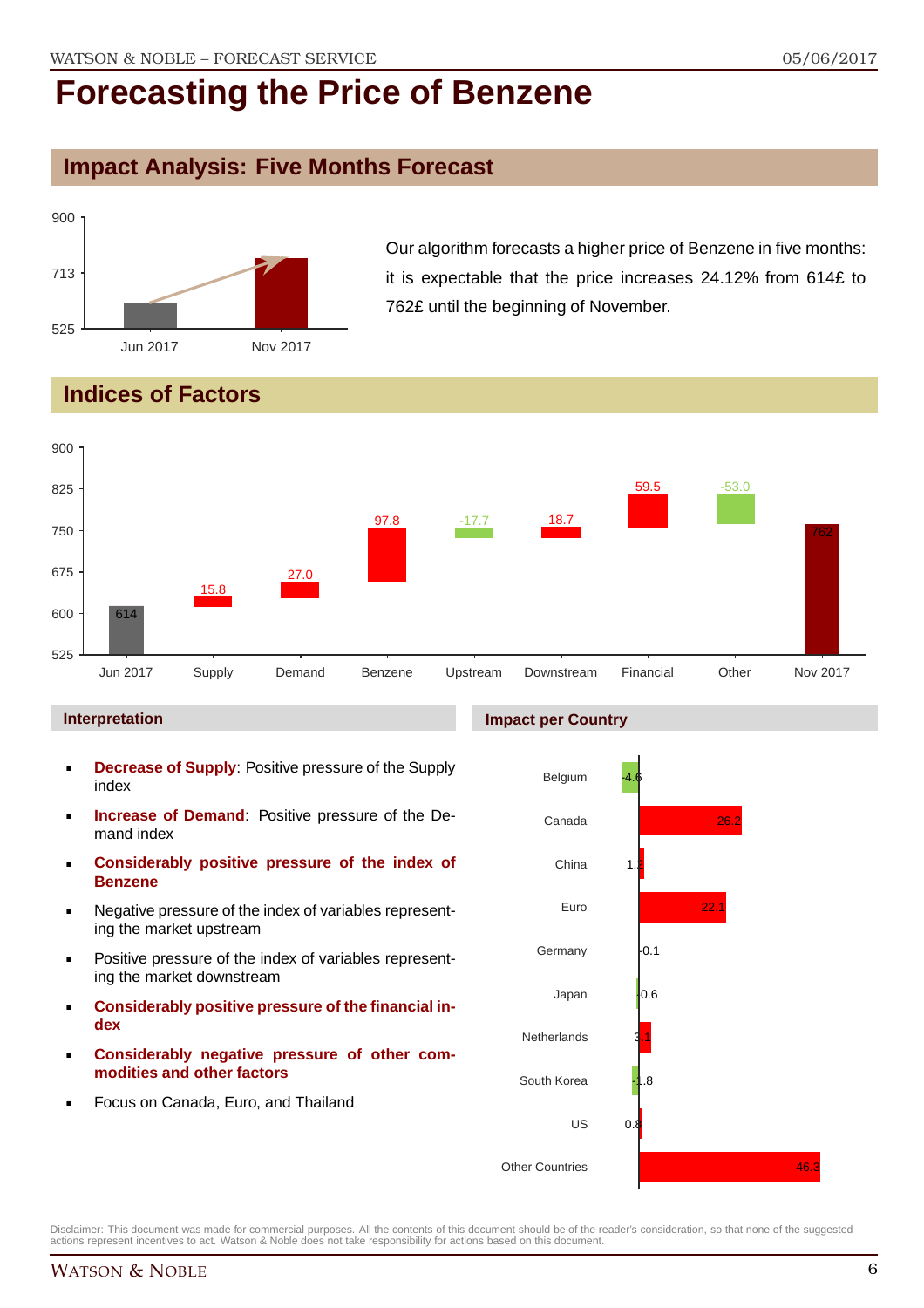### **Impact Analysis: Six Months Forecast**



Our algorithm forecasts a higher price of Benzene in six months: it is expectable that the price increases 23.00% from 614£ to 755£ until the beginning of December.

## **Indices of Factors**



#### **Interpretation**

- **Decrease of Supply**: Positive pressure of the Supply index
- **Increase of Demand**: Positive pressure of the Demand index
- **Considerably positive pressure of the index of Benzene**
- Positive pressure of the index of variables representing the market upstream
- Positive pressure of the index of variables representing the market downstream
- **Considerably positive pressure of the financial index**
- **Considerably negative pressure of other commodities and other factors**
- Focus on Euro, Canada, and Japan



Disclaimer: This document was made for commercial purposes. All the contents of this document should be of the reader's consideration, so that none of the suggested actions represent incentives to act. Watson & Noble does not take responsibility for actions based on this document.

#### **Impact per Country**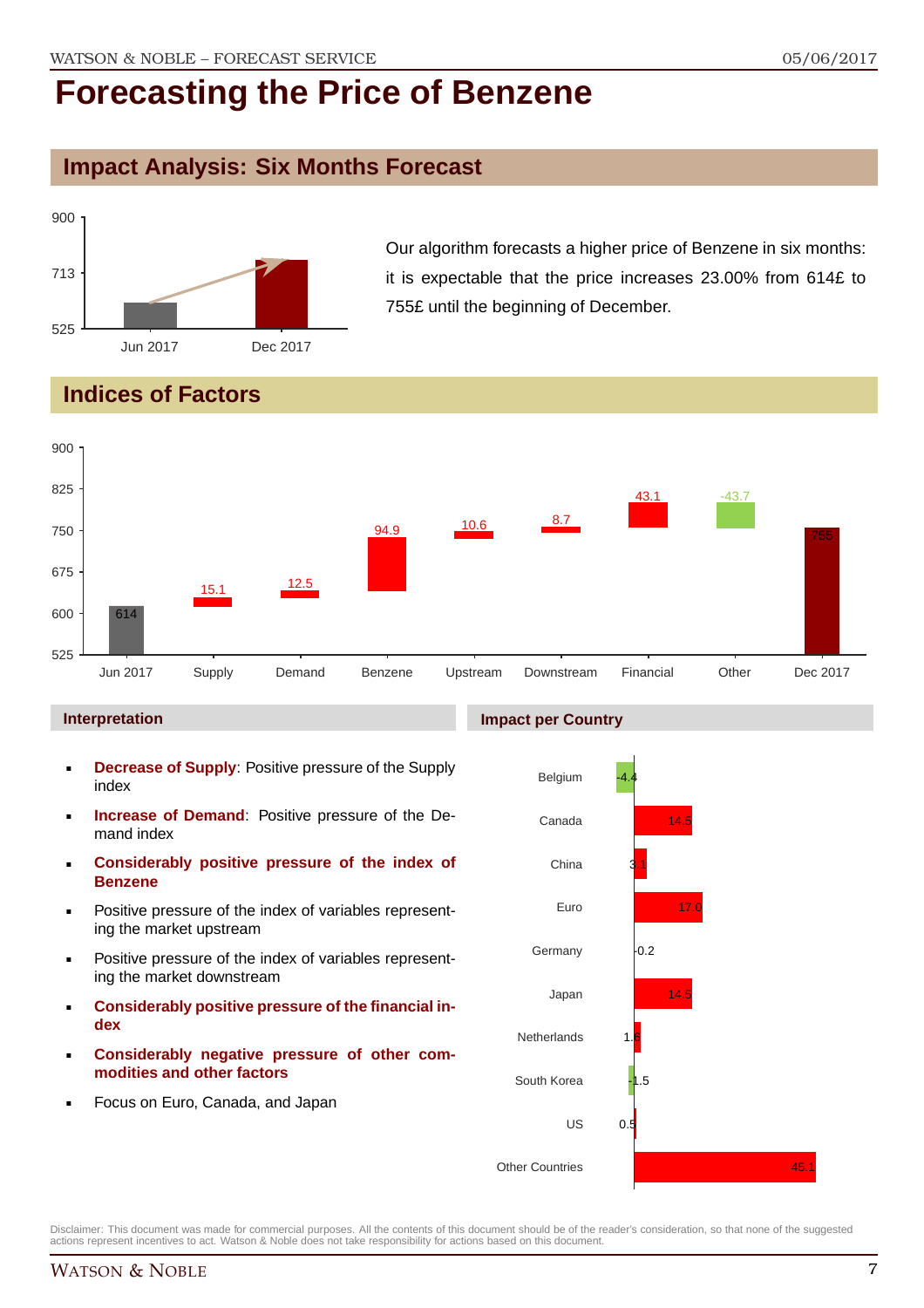## **APPENDIX – Technical Explanation of the Impact Analysis**

In this appendix, we explain the impact analysis of the factors that most contribute for our forecasts.

This Impact Analysis is conducted individually for **each time horizon**, allowing for a distinction between the indices of variables that contribute for our forecasts at short and medium run.

For each time horizon, our analysis has **two components**: first, we present the impact of variables grouped by **indices of factors**; second we present the impact of variables grouped by **indices of countries**.

### **Indices of Factors**

**Indices of factors** are indices of the weighted contributions of the variables grouped in those factors.

**Supply Index**: composed of macroeconomic variables of the producing and exporting countries. It includes variables such as production, exchange rates, inflation, monetary policy, and wages. For example, an increase in wages implies higher production costs which should (in linear, general, and ceteris paribus terms) generate an incentive to increase prices;

**Demand index**: composed of macroeconomic variables of the consuming and importing countries. It includes variables such as production, exchange rates, inflation, monetary policy, and wages. For example, a decrease in a consumer confidence index should (in linear, general, and ceteris paribus terms) increase savings and decrease demand, leading to lower prices;

**Benzene Index**: composed of variables related to Benzene. It includes variables such as the price of Benzene in different regions of the world and exports, imports, and producer prices of Benzene in some countries. For example, an increase in the price of Benzene in other region may imply an increase in the price of Benzene in Europe due to arbitrage movements;

**Upstream index**: composed of variables related to Oil and Natural Gas. It includes variables such as the price and exports, imports, and producer prices of the inputs in some countries. For example, an increase in the price of Oil should (in linear, general, and ceteris paribus terms) generate an increase in the price of Benzene;